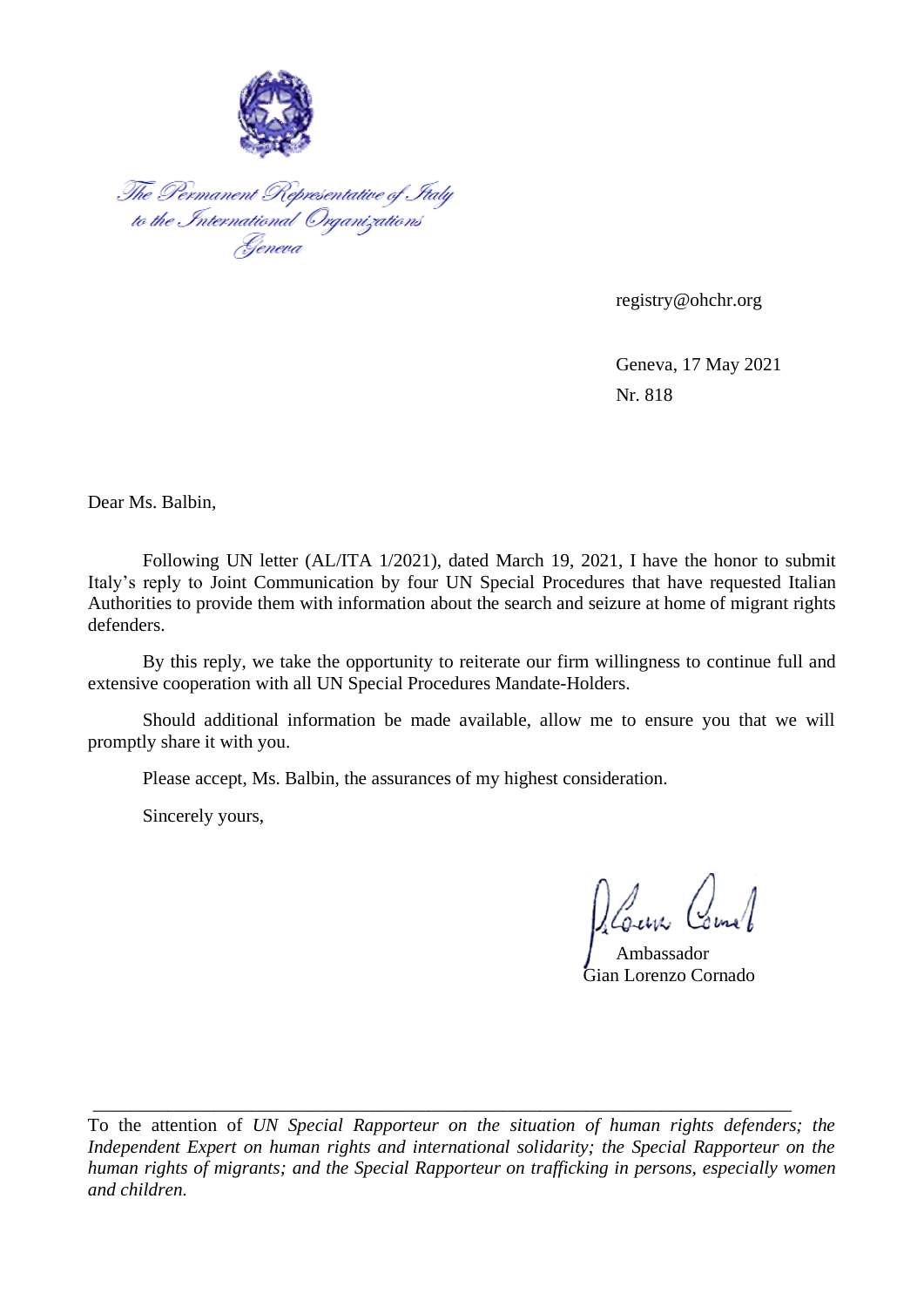# **ITALY**

**.**



*MINISTRY OF FOREIGN AFFAIRS AND INTERNATIONAL COOPERATION Inter-ministerial Committee for Human Rights*

### **ITALY'S REMARKS - JOINT COMMUNICATION No. 1/2021**

*May 17, 2021*